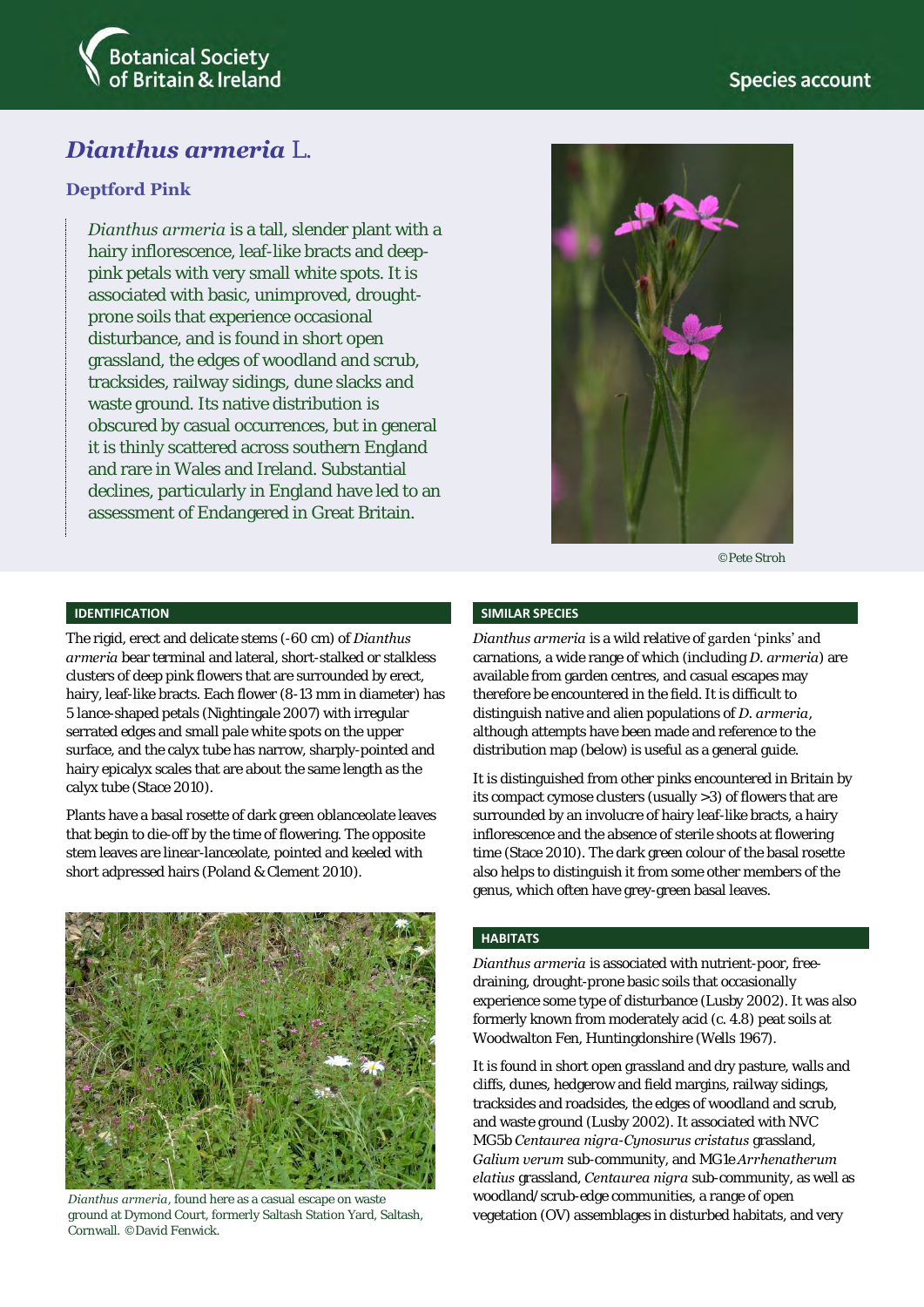# *Dianthus armeria* L.

occasionally from CG3 *Bromus erectus* grassland, *Festuca rubra* sub-community and U1f *Festuca ovina-Agrostis capillaris-Rumex acetosella* grassland, *Hypochaeris radicata* sub-community (Rodwell 1992; Wilson 1999). At coastal locations, Wilson (1999) has recorded the species in dune slacks with associates including *Elytrigia atherica*, *Eryngium maritimum* and *Festuca arenaria*.

### **BIOGEOGRAPHY**

*Dianthus armeria* occurs widely across western and central Europe, extending eastwards and northwards to 60°N in Sweden, Finland, Armenia and Caucasia (Briggs 1994), and southwards to central Spain and Sicily (Jalas & Suominen 1986). It is classified as Endangered in Great Britain, Germany, Estonia, Latvia and Lithuania, and Vulnerable in Sweden and Turkey. It is widely recorded as an introduction in North America.

In Britain, *D. armeria* is thinly scattered across southern England and the southern coastline of Wales, with northern outliers at Coed-y-Felin, Flintshire, and Woodhall Spa, North Lincolnshire. It was found, new to Ireland, at Horse Island, west Cork in 1992 on a south-facing slope of sub-maritime grassland interspersed with a few outcrops of Old Red Sandstone (Akeroyd & Clarke 1993), and in 2012 a second possibly native location was found at Inis Meáin, County Clare, within species-rich calcareous grassland (Long 2013). It is extinct as a native in Scotland, having previously been recorded from five vice-counties, although historical records may have been casual only. There are believed to be only four



extant sites in Wales, but in 2007 a new site was found along a cycle track in Llanelli. In England, it has historically been recorded from 48 vice-counties, but is now thinly scattered across just 15. Although most of the decline in England took place in the 19th century and the first half of the 20<sup>th</sup> century, populations continue to be lost. The largest British population is found in north-west Kent at Farningham Woods (Wilson 1999; see also Pitt 2012). Populations near Buckfastleigh, south Devon, have recently been the subject of ecological studies on the species (Nightingale 2007).

The common name attributed to *D. armeria* by John Gerrard in the 16th century almost certainly refers to *D. deltoides*, and moreover it is likely that the Deptford pink has never actually occurred in Deptford (Mabey 2010).

### **ECOLOGY**

*Dianthus armeria* is recorded as an annual, biennial or shortlived perennial of open and periodically disturbed sites. Wells (1967) found that new leaf rosettes were produced at the base of old plants from buds on the underground rootstock, "thus proving the truly perennial nature of *D. armeria*", and in a recent study Nightingale (2007) identified *D. armeria* plants as being short-lived perennials, with a life-span of less than 2.5 years.

The main flowering season lasts from July to September. The inflorescence is hairy, and each flower has two hairy stigmas which project out a considerable distance. The flowers lack scent, are seldom visited by insects, and are generally selfpollinated (Briggs 1994). Roots are fibrous in nature with a short slender taproot (Nightingale 2007). Typically, rosettes develop in the first summer following germination, and then over-winter before flowering in the second year.

Each plant may produce up to c. 400 small seeds (Wells 1967) that are released gradually from their pods, although some plants may retain a small proportion of seeds throughout the winter months. Seeds become dormant when shed from the parent plant, with dormancy broken by low temperatures in the winter months and germination requiring some disturbance of the soil surface, increased temperatures and high light levels (Baskin & Baskin 2001).

Although there are reports of high seed viability (c. 70%) in *ex-situ* conditions and seeds are capable of remaining in a dormant state for at least 40 years (Wells 1967; Wilson 1999), in a three year study Nightingale (2007) found that only a small percentage of dispersed *D. armeria* seed successfully germinate *in situ*. Establishment was greatest in open sites with a high percentage cover of bare soil and lowest in sites with a high cover of leaf litter and/or at sites with a tall grass sward. This confirms previous assumptions of habitat requirements for germination and establishment based on an empirical approach and field observation (e.g. Wells 1967).

Nightingale (2007) also found that, under controlled conditions, *D. armeria* plants produced fewer seed capsules per plant and a lower estimated mass of seed per plant in Distribution of *Dianthus armeria* in Great Britain and Ireland.